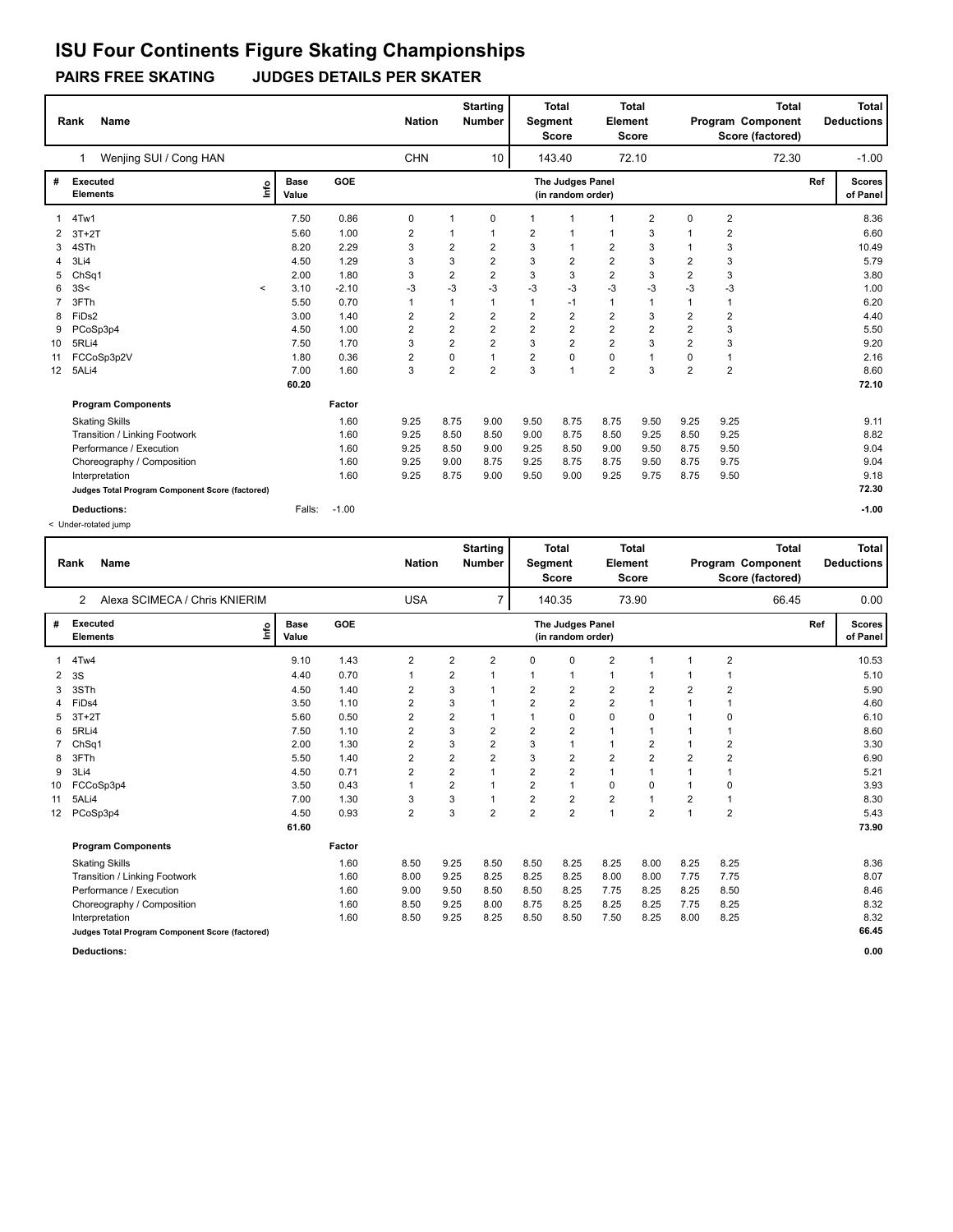### **PAIRS FREE SKATING JUDGES DETAILS PER SKATER**

|                 | Name<br>Rank                                    |                              |         | <b>Nation</b> |                | <b>Starting</b><br><b>Number</b> | <b>Total</b><br>Segment<br><b>Score</b> |                                       | <b>Total</b><br>Element<br><b>Score</b> |                |                |                | <b>Total</b><br>Program Component<br>Score (factored) |     | Total<br><b>Deductions</b> |
|-----------------|-------------------------------------------------|------------------------------|---------|---------------|----------------|----------------------------------|-----------------------------------------|---------------------------------------|-----------------------------------------|----------------|----------------|----------------|-------------------------------------------------------|-----|----------------------------|
|                 | Xiaoyu YU / Yang JIN<br>3                       |                              |         | <b>CHN</b>    |                | 9                                |                                         | 122.34                                |                                         | 59.69          |                |                | 63.65                                                 |     | $-1.00$                    |
| #               | Executed<br><b>Elements</b>                     | <b>Base</b><br>١mfo<br>Value | GOE     |               |                |                                  |                                         | The Judges Panel<br>(in random order) |                                         |                |                |                |                                                       | Ref | <b>Scores</b><br>of Panel  |
|                 | 3T                                              | 4.30                         | $-0.60$ | 0             | $-1$           | $-1$                             | $-1$                                    | $-1$                                  | $-1$                                    | 0              | $-1$           | $-1$           |                                                       |     | 3.70                       |
| $\mathbf{2}$    | 2A+2A<+SEQ<br>$\,<\,$                           | 4.48                         | $-0.93$ | $-1$          | $-2$           | $-2$                             | $-2$                                    | $-2$                                  | $-2$                                    | -2             | $-1$           | -2             |                                                       |     | 3.55                       |
| 3               | 3LoTh                                           | 5.00                         | $-1.70$ | $-2$          | $-2$           | -3                               | $-2$                                    | $-3$                                  | $-3$                                    | $-2$           | -3             | $-2$           |                                                       |     | 3.30                       |
|                 | 3Tw3                                            | 6.20                         | 0.50    | 0             | 1              | $\Omega$                         | 1                                       | $\mathbf{1}$                          | $\overline{2}$                          | $\mathbf{1}$   | $-1$           | $\mathbf{1}$   |                                                       |     | 6.70                       |
| 5               | 5ALi4                                           | 7.00                         | 0.50    | -1            | $\mathbf{1}$   | 0                                | 1                                       | 0                                     | $\overline{2}$                          | $\overline{2}$ | $\Omega$       | 0              |                                                       |     | 7.50                       |
| 6               | FiDs3                                           | 3.20                         | 0.90    | 1             | $\overline{2}$ | 1                                |                                         | $\mathbf{1}$                          | $\overline{2}$                          | $\overline{2}$ |                | 1              |                                                       |     | 4.10                       |
|                 | FCCoSp3p4                                       | 3.50                         | 0.79    | $\mathbf 1$   | $\overline{2}$ | $\mathbf 1$                      | $\overline{2}$                          | $\mathbf{1}$                          | 3                                       | $\overline{2}$ |                | $\overline{2}$ |                                                       |     | 4.29                       |
| 8               | ChSq1                                           | 2.00                         | 1.00    | 1             | $\overline{2}$ | 1                                | 1                                       | $\overline{2}$                        | $\overline{2}$                          | $\overline{2}$ | $\mathbf 1$    | 1              |                                                       |     | 3.00                       |
| 9               | 5RLi4                                           | 7.50                         | 0.80    | 1             | $\overline{2}$ | 1                                |                                         | 0                                     | $\overline{2}$                          | $\overline{2}$ | $\mathbf 1$    | 0              |                                                       |     | 8.30                       |
| 10              | 3STh                                            | 4.50                         | 1.40    | 2             | $\overline{2}$ | 1                                | $\overline{2}$                          | $\overline{2}$                        | $\overline{2}$                          | $\overline{2}$ | 2              | 2              |                                                       |     | 5.90                       |
| 11              | 3Li4                                            | 4.50                         | 0.71    | 1             | $\overline{2}$ | 1                                | 1                                       | $\mathbf{1}$                          | $\overline{2}$                          | $\overline{2}$ | $\overline{2}$ | $\mathbf{1}$   |                                                       |     | 5.21                       |
| 12 <sup>2</sup> | PCoSp3p2                                        | 3.50                         | 0.64    | 1             | $\overline{2}$ | $\Omega$                         | 1                                       | 1                                     | $\overline{2}$                          | $\overline{2}$ | $\mathbf{1}$   | 1              |                                                       |     | 4.14                       |
|                 |                                                 | 55.68                        |         |               |                |                                  |                                         |                                       |                                         |                |                |                |                                                       |     | 59.69                      |
|                 | <b>Program Components</b>                       |                              | Factor  |               |                |                                  |                                         |                                       |                                         |                |                |                |                                                       |     |                            |
|                 | <b>Skating Skills</b>                           |                              | 1.60    | 7.75          | 8.50           | 7.50                             | 8.00                                    | 8.50                                  | 8.50                                    | 8.50           | 7.50           | 8.25           |                                                       |     | 8.14                       |
|                 | Transition / Linking Footwork                   |                              | 1.60    | 7.50          | 8.00           | 7.00                             | 8.00                                    | 8.00                                  | 8.25                                    | 8.25           | 7.00           | 7.50           |                                                       |     | 7.75                       |
|                 | Performance / Execution                         |                              | 1.60    | 7.75          | 8.25           | 7.25                             | 8.00                                    | 8.25                                  | 8.00                                    | 8.25           | 7.50           | 8.00           |                                                       |     | 7.96                       |
|                 | Choreography / Composition                      |                              | 1.60    | 7.50          | 8.25           | 7.50                             | 8.25                                    | 8.25                                  | 8.50                                    | 8.50           | 7.50           | 7.75           |                                                       |     | 8.00                       |
|                 | Interpretation                                  |                              | 1.60    | 7.50          | 8.25           | 7.00                             | 7.75                                    | 8.50                                  | 8.25                                    | 8.50           | 7.75           | 7.50           |                                                       |     | 7.93                       |
|                 | Judges Total Program Component Score (factored) |                              |         |               |                |                                  |                                         |                                       |                                         |                |                |                |                                                       |     | 63.65                      |
|                 | <b>Deductions:</b>                              | Falls:                       | $-1.00$ |               |                |                                  |                                         |                                       |                                         |                |                |                |                                                       |     | $-1.00$                    |

< Under-rotated jump

|                 | <b>Name</b><br>Rank                             |                      |         | <b>Nation</b>  |      | <b>Starting</b><br><b>Number</b> | Segment        | <b>Total</b><br><b>Score</b>          | Element      | <b>Total</b><br><b>Score</b> |                |                | <b>Total</b><br>Program Component<br>Score (factored) |     | <b>Total</b><br><b>Deductions</b> |
|-----------------|-------------------------------------------------|----------------------|---------|----------------|------|----------------------------------|----------------|---------------------------------------|--------------|------------------------------|----------------|----------------|-------------------------------------------------------|-----|-----------------------------------|
|                 | Tarah KAYNE / Daniel O SHEA<br>4                |                      |         | <b>USA</b>     |      | 4                                |                | 122.30                                |              | 63.03                        |                |                | 60.27                                                 |     | $-1.00$                           |
| #               | Executed<br>Info<br><b>Elements</b>             | <b>Base</b><br>Value | GOE     |                |      |                                  |                | The Judges Panel<br>(in random order) |              |                              |                |                |                                                       | Ref | <b>Scores</b><br>of Panel         |
|                 | 3Tw3                                            | 6.20                 | 0.00    | 0              | 0    | 0                                |                | $-1$                                  | 0            | $\mathbf 0$                  | 0              | 0              |                                                       |     | 6.20                              |
| 2               | 3S                                              | 4.40                 | 0.80    | $\mathbf{1}$   |      |                                  |                | $\mathbf{1}$                          | $\mathbf{1}$ | 2                            | $\overline{2}$ | 1              |                                                       |     | 5.20                              |
| 3               | 3STh                                            | 4.50                 | 0.00    | $-1$           | 0    |                                  | 1              | $\mathbf{1}$                          | 0            | $-1$                         | 0              | $-1$           |                                                       |     | 4.50                              |
| 4               | 5RLi4                                           | 7.50                 | 0.80    | $\mathbf{1}$   |      |                                  | 2              | $\mathbf{1}$                          | 0            | 1                            | 1              | 2              |                                                       |     | 8.30                              |
| 5               | 2A+2A+SEQ                                       | 5.28                 | 0.50    | $\mathbf{1}$   |      | 1                                | 1              | $\mathbf{1}$                          | 1            | 1                            | $\overline{2}$ | 1              |                                                       |     | 5.78                              |
| 6               | Ch <sub>Sq1</sub>                               | 2.00                 | 1.20    | $\overline{2}$ | 1    | $\overline{2}$                   | $\overline{2}$ | 1                                     | $\mathbf{1}$ | 2                            | $\overline{2}$ | 2              |                                                       |     | 3.20                              |
| 7               | 3LzTh                                           | 5.50                 | $-2.10$ | $-3$           | $-3$ | $-2$                             | $-3$           | $-3$                                  | $-3$         | $-3$                         | $-3$           | -3             |                                                       |     | 3.40                              |
| 8               | FiD <sub>s4</sub>                               | 3.50                 | 0.70    | $\mathbf{1}$   | 0    | $\overline{2}$                   | 1              | 1                                     | $\mathbf 0$  | $\mathbf 1$                  |                | $\overline{2}$ |                                                       |     | 4.20                              |
| 9               | FCCoSp3p4                                       | 3.50                 | 0.57    | $\mathbf 1$    | 0    | $\overline{2}$                   | $\overline{2}$ | $\mathbf{1}$                          | $-1$         | 1                            |                | $\overline{2}$ |                                                       |     | 4.07                              |
| 10              | 4Li4                                            | 4.50                 | 0.71    | $\overline{1}$ |      |                                  | 2              | 2                                     | 1            | 2                            |                | $\overline{2}$ |                                                       |     | 5.21                              |
| 11              | 5ALi4                                           | 7.00                 | 0.90    | 1              |      | 2                                | 1              | $\mathbf{1}$                          | $\mathbf{1}$ | 1                            | $\overline{2}$ | $\overline{2}$ |                                                       |     | 7.90                              |
| 12 <sup>2</sup> | PCoSp3p4                                        | 4.50                 | 0.57    | $\mathbf{1}$   | 1    | $\overline{2}$                   | 1              | $\overline{1}$                        | $\Omega$     | $\overline{2}$               | 1              | $\mathbf{1}$   |                                                       |     | 5.07                              |
|                 |                                                 | 58.38                |         |                |      |                                  |                |                                       |              |                              |                |                |                                                       |     | 63.03                             |
|                 | <b>Program Components</b>                       |                      | Factor  |                |      |                                  |                |                                       |              |                              |                |                |                                                       |     |                                   |
|                 | <b>Skating Skills</b>                           |                      | 1.60    | 7.50           | 7.50 | 8.00                             | 7.25           | 7.25                                  | 6.50         | 7.75                         | 8.25           | 7.75           |                                                       |     | 7.57                              |
|                 | Transition / Linking Footwork                   |                      | 1.60    | 7.50           | 7.00 | 8.00                             | 7.50           | 6.75                                  | 7.00         | 7.25                         | 7.50           | 7.50           |                                                       |     | 7.32                              |
|                 | Performance / Execution                         |                      | 1.60    | 7.25           | 7.50 | 8.00                             | 7.75           | 7.00                                  | 6.50         | 7.75                         | 8.00           | 7.75           |                                                       |     | 7.57                              |
|                 | Choreography / Composition                      |                      | 1.60    | 7.50           | 7.25 | 8.00                             | 7.50           | 7.25                                  | 6.75         | 7.50                         | 7.75           | 7.75           |                                                       |     | 7.50                              |
|                 | Interpretation                                  |                      | 1.60    | 7.75           | 7.50 | 8.00                             | 7.75           | 7.50                                  | 6.50         | 8.00                         | 8.25           | 7.50           |                                                       |     | 7.71                              |
|                 | Judges Total Program Component Score (factored) |                      |         |                |      |                                  |                |                                       |              |                              |                |                |                                                       |     | 60.27                             |
|                 | <b>Deductions:</b>                              | Falls:               | $-1.00$ |                |      |                                  |                |                                       |              |                              |                |                |                                                       |     | $-1.00$                           |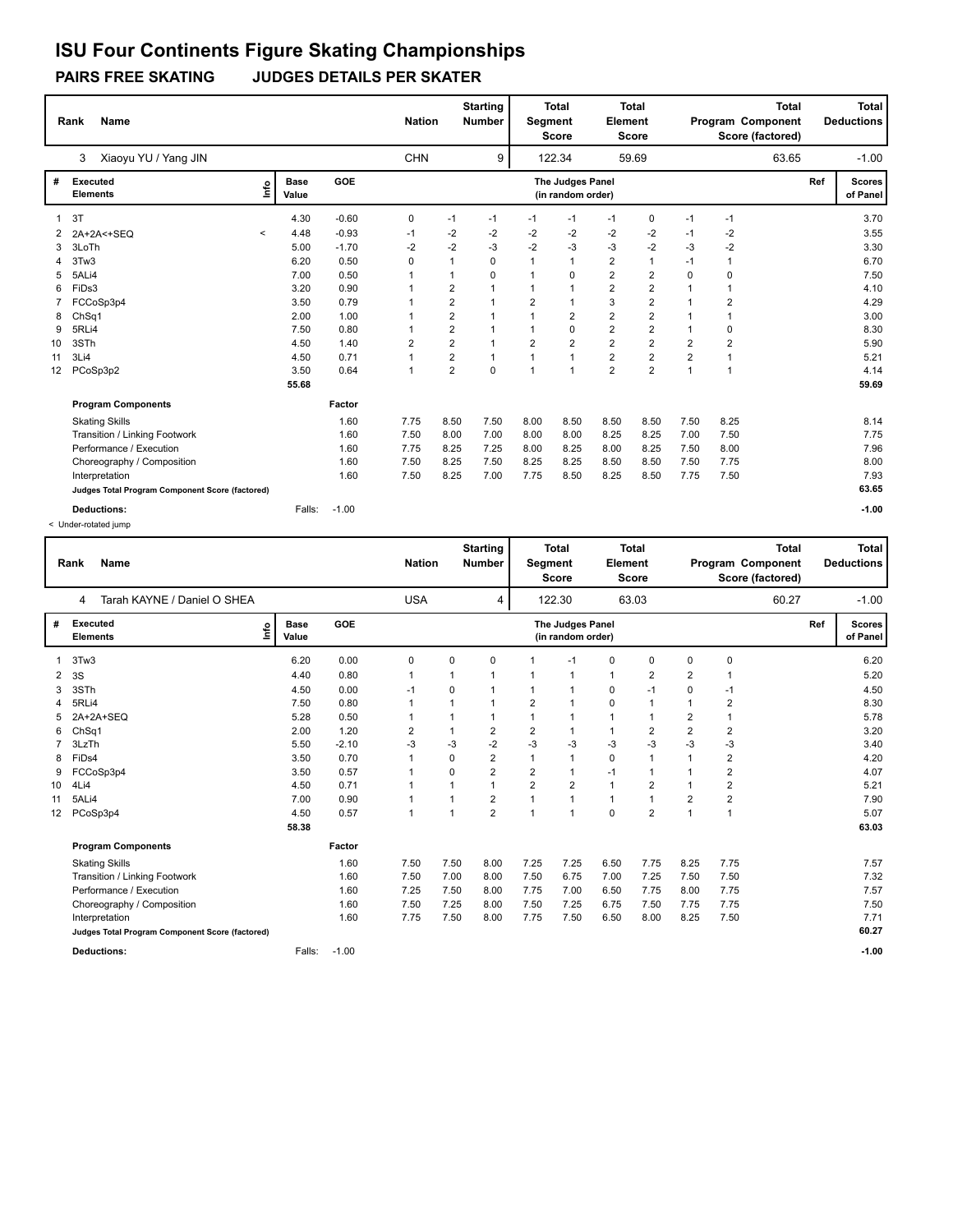### **PAIRS FREE SKATING JUDGES DETAILS PER SKATER**

|    | <b>Name</b><br>Rank                             |                      |         |                | <b>Starting</b><br><b>Nation</b><br><b>Number</b> |                | <b>Total</b><br><b>Total</b><br>Element<br><b>Segment</b><br><b>Score</b><br><b>Score</b> |                                       | <b>Total</b><br><b>Program Component</b><br>Score (factored) |                |                |                | <b>Total</b><br><b>Deductions</b> |     |                           |
|----|-------------------------------------------------|----------------------|---------|----------------|---------------------------------------------------|----------------|-------------------------------------------------------------------------------------------|---------------------------------------|--------------------------------------------------------------|----------------|----------------|----------------|-----------------------------------|-----|---------------------------|
|    | Lubov ILIUSHECHKINA / Dylan MOSCOVITCH<br>5     |                      |         | CAN            |                                                   | 6              |                                                                                           | 117.70                                |                                                              | 57.90          |                |                | 60.80                             |     | $-1.00$                   |
| #  | Executed<br>١m<br><b>Elements</b>               | <b>Base</b><br>Value | GOE     |                |                                                   |                |                                                                                           | The Judges Panel<br>(in random order) |                                                              |                |                |                |                                   | Ref | <b>Scores</b><br>of Panel |
|    | 3Tw3                                            | 6.20                 | 1.20    | 1              | 2                                                 | 2              | 2                                                                                         | 2                                     | $\mathbf{1}$                                                 | 2              | -1             | 2              |                                   |     | 7.40                      |
|    | 2T+COMBO                                        | 1.30                 | $-0.60$ | -3             | $-3$                                              | $-3$           | $-3$                                                                                      | $-3$                                  | $-3$                                                         | -3             | -3             | $-2$           |                                   |     | 0.70                      |
| 3  | 3LzTh                                           | 5.50                 | 1.30    | $\overline{2}$ | $\overline{2}$                                    | $\overline{2}$ | 1                                                                                         | $\overline{2}$                        | $\overline{2}$                                               | $\overline{2}$ |                | $\overline{2}$ |                                   |     | 6.80                      |
|    | 5RLi4                                           | 7.50                 | 1.20    | $\overline{2}$ | $\overline{2}$                                    | $\overline{2}$ | 1                                                                                         | $\overline{2}$                        | $\overline{2}$                                               | $\mathbf{1}$   | $\mathbf{1}$   | $\overline{2}$ |                                   |     | 8.70                      |
| 5  | 3S<<<br><<                                      | 1.30                 | $-0.60$ | -3             | $-3$                                              | $-3$           | -3                                                                                        | $-3$                                  | $-3$                                                         | -3             | -3             | $-3$           |                                   |     | 0.70                      |
| 6  | 5ALi3                                           | 6.50                 | 1.10    | $\overline{2}$ | $\overline{2}$                                    | 1              | $\mathbf{1}$                                                                              | $\overline{2}$                        | $\overline{2}$                                               | $\overline{2}$ | $\mathbf{1}$   | 0              |                                   |     | 7.60                      |
|    | 3LoTh                                           | 5.00                 | 0.70    | 2              | $\overline{1}$                                    | 2              | $-1$                                                                                      | $\mathbf{1}$                          | $\mathbf{1}$                                                 | $\overline{1}$ | $\Omega$       | -1             |                                   |     | 5.70                      |
| 8  | PCoSp3p3                                        | 4.00                 | 0.57    | $\overline{2}$ | $\overline{2}$                                    | 1              | 0                                                                                         | $\mathbf{1}$                          | $\mathbf{1}$                                                 | $\overline{1}$ | $\overline{1}$ | $\mathbf{1}$   |                                   |     | 4.57                      |
| 9  | FCCoSp3p3                                       | 3.00                 | $-0.30$ | $-1$           | $-1$                                              | $-1$           | $-1$                                                                                      | $\mathbf 0$                           | $-1$                                                         | $-1$           | $-1$           | $-2$           |                                   |     | 2.70                      |
| 10 | ChSq1                                           | 2.00                 | 1.00    | 2              | $\overline{2}$                                    | $\overline{2}$ | $\overline{2}$                                                                            | $\mathbf{1}$                          | $\mathbf{1}$                                                 | $\overline{1}$ | $\mathbf{1}$   | 0              |                                   |     | 3.00                      |
| 11 | 3Li4                                            | 4.50                 | 0.93    | $\overline{2}$ | $\overline{2}$                                    | $\overline{2}$ | 1                                                                                         | $\overline{2}$                        | $\overline{2}$                                               | 3              |                | $\overline{2}$ |                                   |     | 5.43                      |
| 12 | FiDs4                                           | 3.50                 | 1.10    | $\overline{2}$ | $\overline{2}$                                    | 1              | 1                                                                                         | $\overline{2}$                        | $\mathbf{1}$                                                 | $\overline{2}$ |                | $\overline{2}$ |                                   |     | 4.60                      |
|    |                                                 | 50.30                |         |                |                                                   |                |                                                                                           |                                       |                                                              |                |                |                |                                   |     | 57.90                     |
|    | <b>Program Components</b>                       |                      | Factor  |                |                                                   |                |                                                                                           |                                       |                                                              |                |                |                |                                   |     |                           |
|    | <b>Skating Skills</b>                           |                      | 1.60    | 7.75           | 7.50                                              | 8.50           | 7.50                                                                                      | 7.25                                  | 7.75                                                         | 7.50           | 7.25           | 7.75           |                                   |     | 7.57                      |
|    | Transition / Linking Footwork                   |                      | 1.60    | 7.50           | 7.50                                              | 8.00           | 7.25                                                                                      | 7.00                                  | 7.50                                                         | 8.00           | 7.00           | 7.50           |                                   |     | 7.46                      |
|    | Performance / Execution                         |                      | 1.60    | 7.50           | 7.25                                              | 8.00           | 7.25                                                                                      | 7.50                                  | 8.00                                                         | 7.75           | 7.50           | 7.25           |                                   |     | 7.54                      |
|    | Choreography / Composition                      |                      | 1.60    | 7.75           | 8.25                                              | 8.25           | 7.50                                                                                      | 7.25                                  | 7.75                                                         | 8.00           | 7.25           | 7.75           |                                   |     | 7.75                      |
|    | Interpretation                                  |                      | 1.60    | 7.75           | 7.75                                              | 8.25           | 7.50                                                                                      | 7.50                                  | 8.00                                                         | 7.75           | 7.50           | 7.25           |                                   |     | 7.68                      |
|    | Judges Total Program Component Score (factored) |                      |         |                |                                                   |                |                                                                                           |                                       |                                                              |                |                |                |                                   |     | 60.80                     |
|    | <b>Deductions:</b>                              | Falls:               | $-1.00$ |                |                                                   |                |                                                                                           |                                       |                                                              |                |                |                |                                   |     | $-1.00$                   |

<< Downgraded jump

|                          | <b>Name</b><br>Rank                             |                      |         |                | <b>Starting</b><br><b>Nation</b><br><b>Number</b> |                |                | <b>Total</b><br><b>Total</b><br>Element<br><b>Segment</b><br><b>Score</b><br><b>Score</b> |                | <b>Total</b><br>Program Component<br>Score (factored) |                |              | <b>Total</b><br><b>Deductions</b> |                           |
|--------------------------|-------------------------------------------------|----------------------|---------|----------------|---------------------------------------------------|----------------|----------------|-------------------------------------------------------------------------------------------|----------------|-------------------------------------------------------|----------------|--------------|-----------------------------------|---------------------------|
|                          | Marissa CASTELLI / Mervin TRAN<br>6             |                      |         | <b>USA</b>     |                                                   | 5              |                | 113.74                                                                                    |                | 55.89                                                 |                | 58.85        |                                   | $-1.00$                   |
| #                        | <b>Executed</b><br>Info<br><b>Elements</b>      | <b>Base</b><br>Value | GOE     |                |                                                   |                |                | The Judges Panel<br>(in random order)                                                     |                |                                                       |                |              | Ref                               | <b>Scores</b><br>of Panel |
| $\overline{\phantom{a}}$ | 3Tw2                                            | 5.80                 | $-2.10$ | -3             | $-3$                                              | $-3$           | $-3$           | $-3$                                                                                      | $-3$           | $-3$                                                  | $-2$           | $-3$         |                                   | 3.70                      |
| 2                        | 5RLi4                                           | 7.50                 | 0.80    | $\mathbf{1}$   |                                                   | $\mathbf 1$    | 2              | $\mathbf{1}$                                                                              | 1              | 1                                                     | 2              | 1            |                                   | 8.30                      |
| 3                        | 3S                                              | 4.40                 | $-1.70$ | $-2$           | $-3$                                              | $-2$           | $-3$           | $-2$                                                                                      | $-3$           | $-3$                                                  | $-2$           | $-2$         |                                   | 2.70                      |
| 4                        | 2ATh                                            | 4.00                 | 0.10    | $\mathbf 0$    | $\mathbf 0$                                       | $\Omega$       | 0              | $-1$                                                                                      | $\mathbf{1}$   | 1                                                     | 1              | $-1$         |                                   | 4.10                      |
| 5                        | PCoSp3p4                                        | 4.50                 | 0.43    | 0              | 1                                                 | $\mathbf 1$    | 1              | $\mathbf{1}$                                                                              | $\mathbf{1}$   | 1                                                     | 1              | 0            |                                   | 4.93                      |
| 6                        | $3T+1T$                                         | 4.70                 | $-1.40$ | $-2$           | $-2$                                              | $-2$           | $-2$           | $-2$                                                                                      | $-2$           | $-2$                                                  | $-2$           | $-1$         |                                   | 3.30                      |
| 7                        | 3Li4                                            | 4.50                 | 0.57    | $\overline{2}$ | 1                                                 | $\overline{2}$ | 1              | $\mathbf{1}$                                                                              | $\Omega$       | 1                                                     | 1              | 1            |                                   | 5.07                      |
| 8                        | 5ALi4                                           | 7.00                 | 1.10    | $\overline{2}$ | $\overline{2}$                                    | $\overline{2}$ | $\overline{2}$ | $\mathbf{1}$                                                                              | 1              | 1                                                     | $\overline{2}$ | 1            |                                   | 8.10                      |
| 9                        | 3STh                                            | 4.50                 | 0.80    | $\mathbf{1}$   | 1                                                 | $\mathbf{1}$   | 1              | $\mathbf{1}$                                                                              | $\overline{2}$ | $\overline{2}$                                        | 1              | 1            |                                   | 5.30                      |
| 10                       | FCCoSp3p4                                       | 3.50                 | 0.29    | 0              | 0                                                 | 2              | $\overline{2}$ | 0                                                                                         | 1              | $\mathbf{1}$                                          | 0              | 0            |                                   | 3.79                      |
| 11                       | ChSq1                                           | 2.00                 | 0.90    | $\mathbf 0$    | $\mathbf 0$                                       | $\overline{2}$ | $\overline{2}$ | $\mathbf{1}$                                                                              | $\overline{2}$ | $\mathbf{1}$                                          | $\overline{2}$ | $\mathbf{1}$ |                                   | 2.90                      |
| 12                       | BiD <sub>s4</sub>                               | 3.50                 | 0.20    | $\mathbf 0$    | 1                                                 | $-2$           | 0              | $\Omega$                                                                                  | $\overline{1}$ | $\mathbf{1}$                                          | $\Omega$       | $\Omega$     |                                   | 3.70                      |
|                          |                                                 | 55.90                |         |                |                                                   |                |                |                                                                                           |                |                                                       |                |              |                                   | 55.89                     |
|                          | <b>Program Components</b>                       |                      | Factor  |                |                                                   |                |                |                                                                                           |                |                                                       |                |              |                                   |                           |
|                          | <b>Skating Skills</b>                           |                      | 1.60    | 7.75           | 7.25                                              | 7.00           | 7.75           | 7.00                                                                                      | 6.75           | 7.75                                                  | 7.75           | 7.25         |                                   | 7.39                      |
|                          | Transition / Linking Footwork                   |                      | 1.60    | 7.75           | 7.50                                              | 7.00           | 7.50           | 7.00                                                                                      | 6.75           | 7.50                                                  | 7.50           | 7.00         |                                   | 7.29                      |
|                          | Performance / Execution                         |                      | 1.60    | 7.00           | 7.00                                              | 7.25           | 7.25           | 7.25                                                                                      | 6.50           | 7.50                                                  | 7.50           | 7.25         |                                   | 7.21                      |
|                          | Choreography / Composition                      |                      | 1.60    | 7.25           | 7.50                                              | 7.75           | 7.50           | 7.50                                                                                      | 6.75           | 7.75                                                  | 8.00           | 7.00         |                                   | 7.46                      |
|                          | Interpretation                                  |                      | 1.60    | 7.25           | 7.00                                              | 7.50           | 7.75           | 7.50                                                                                      | 6.75           | 7.75                                                  | 7.75           | 7.25         |                                   | 7.43                      |
|                          | Judges Total Program Component Score (factored) |                      |         |                |                                                   |                |                |                                                                                           |                |                                                       |                |              |                                   | 58.85                     |
|                          | <b>Deductions:</b>                              | Falls:               | $-1.00$ |                |                                                   |                |                |                                                                                           |                |                                                       |                |              |                                   | $-1.00$                   |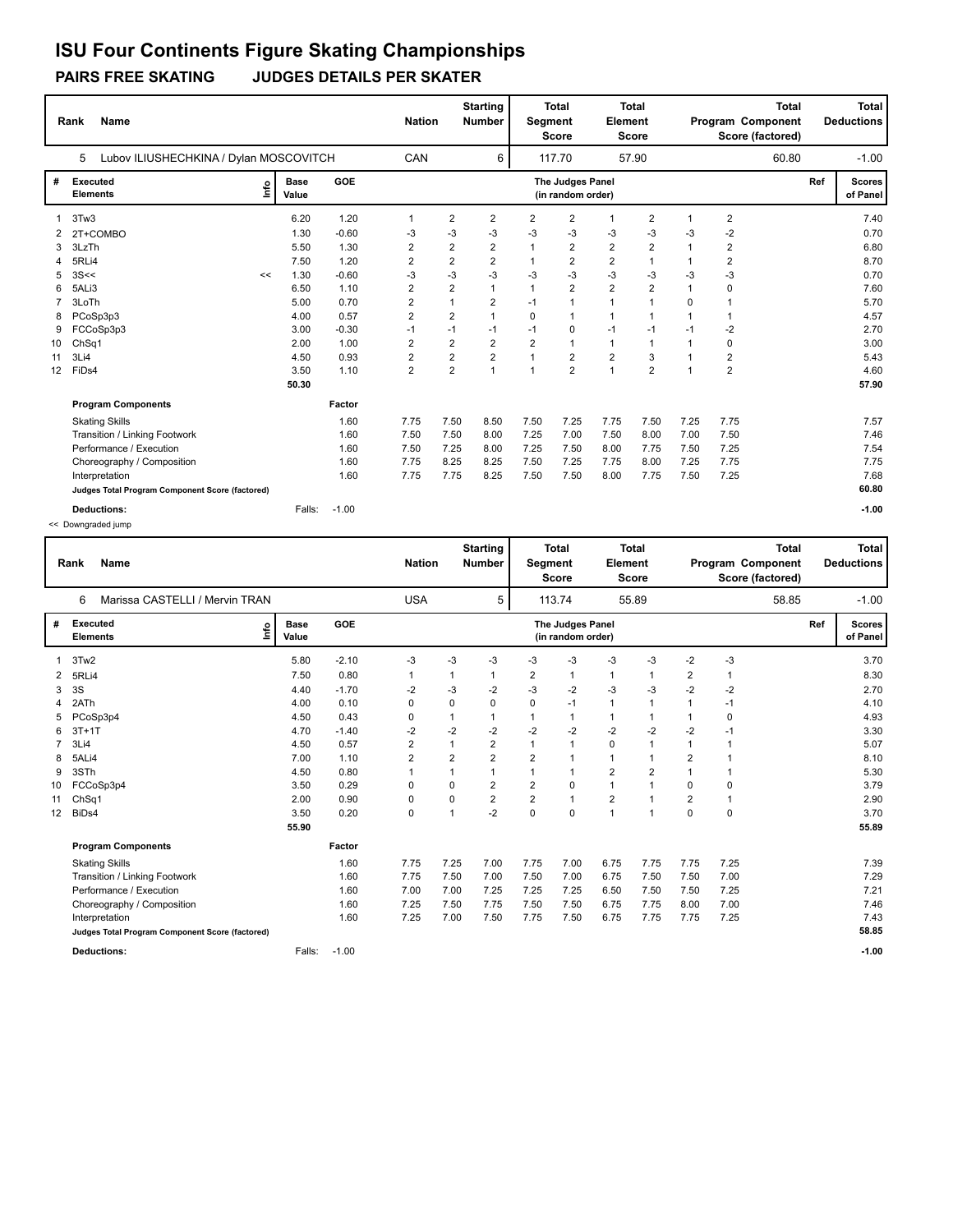### **PAIRS FREE SKATING JUDGES DETAILS PER SKATER**

|                 | Name<br>Rank                                    |                              |         | <b>Nation</b> |              | <b>Starting</b><br><b>Number</b> | <b>Total</b><br>Segment<br><b>Score</b> |                                       | <b>Total</b><br>Element<br><b>Score</b> |             |              | Program Component<br>Score (factored) | <b>Total</b> | <b>Total</b><br><b>Deductions</b> |
|-----------------|-------------------------------------------------|------------------------------|---------|---------------|--------------|----------------------------------|-----------------------------------------|---------------------------------------|-----------------------------------------|-------------|--------------|---------------------------------------|--------------|-----------------------------------|
|                 | Tae Ok RYOM / Ju Sik KIM<br>7                   |                              |         | <b>PRK</b>    |              |                                  |                                         | 103.41                                |                                         | 54.59       |              |                                       | 48.82        | 0.00                              |
| #               | Executed<br><b>Elements</b>                     | <b>Base</b><br>١mfo<br>Value | GOE     |               |              |                                  |                                         | The Judges Panel<br>(in random order) |                                         |             |              |                                       |              | Ref<br><b>Scores</b><br>of Panel  |
|                 | 3Tw1                                            | 5.40                         | $-0.90$ | $-1$          | -2           | $-2$                             | $-1$                                    | $-2$                                  | 0                                       | $-2$        | 0            | $-1$                                  |              | 4.50                              |
| $\overline{2}$  | 3T                                              | 4.30                         | 0.70    | $\mathbf{1}$  | 1            | 1                                | 1                                       | 1                                     | $\mathbf{1}$                            | 1           |              | $\overline{1}$                        |              | 5.00                              |
| 3               | 3STh                                            | 4.50                         | 0.60    | 0             | $\mathbf{1}$ | 1                                | 1                                       | 1                                     | 0                                       | 1           | $\mathbf 1$  | $\overline{1}$                        |              | 5.10                              |
| 4               | 5ALi4                                           | 7.00                         | 0.40    | 1             | 0            | 0                                | $\mathbf{1}$                            | 2                                     | $\mathbf 0$                             | 1           | 0            | $\mathbf{1}$                          |              | 7.40                              |
| 5               | FiDs3                                           | 3.20                         | 0.50    | 1             | 0            | 1                                | $\Omega$                                | $\mathbf{1}$                          | $\mathbf{1}$                            | 1           | 0            | $\mathbf{1}$                          |              | 3.70                              |
| 6               | FCCoSp3p3                                       | 3.00                         | $-0.01$ | $-1$          | 0            | 1                                | $\Omega$                                | $-1$                                  | $-1$                                    |             | 0            | 0                                     |              | 2.99                              |
|                 | $2Lo+2T$                                        | 3.10                         | $-0.04$ | 0             | $-2$         | $-1$                             | 0                                       | 0                                     | 0                                       | $\mathbf 0$ | 0            | 0                                     |              | 3.06                              |
| 8               | 3Li4                                            | 4.50                         | 0.43    | 1             | $\mathbf{1}$ | 1                                | $\mathbf 1$                             | 1                                     | $\mathbf 0$                             | $\mathbf 0$ | $\mathbf{1}$ | $\overline{1}$                        |              | 4.93                              |
| 9               | 3LoTh                                           | 5.00                         | 0.60    | 1             | $\mathbf{1}$ | 0                                | 1                                       | $\mathbf 1$                           | $\mathbf{1}$                            |             | 0            | $\mathbf 1$                           |              | 5.60                              |
| 10              | Ch <sub>Sq1</sub>                               | 2.00                         | 0.10    | 0             | $\mathbf 0$  |                                  | $\Omega$                                | $\mathbf 0$                           | $\mathbf 0$                             | $\Omega$    | 0            | 1                                     |              | 2.10                              |
| 11              | 5TLi3                                           | 6.00                         | 0.21    | 0             | 0            | 0                                | $\mathbf 1$                             | $\mathbf 0$                           | $\mathbf{1}$                            |             | 0            | $\mathbf{1}$                          |              | 6.21                              |
| 12 <sup>°</sup> | PCoSp3p3                                        | 4.00                         | 0.00    | 0             | $\Omega$     | 0                                | $\Omega$                                | $\Omega$                              | $\mathbf 0$                             | 1           | 0            | $\mathbf 0$                           |              | 4.00                              |
|                 |                                                 | 52.00                        |         |               |              |                                  |                                         |                                       |                                         |             |              |                                       |              | 54.59                             |
|                 | <b>Program Components</b>                       |                              | Factor  |               |              |                                  |                                         |                                       |                                         |             |              |                                       |              |                                   |
|                 | <b>Skating Skills</b>                           |                              | 1.60    | 5.75          | 6.50         | 7.00                             | 6.00                                    | 6.75                                  | 6.25                                    | 7.00        | 6.50         | 6.00                                  |              | 6.43                              |
|                 | Transition / Linking Footwork                   |                              | 1.60    | 5.50          | 5.75         | 6.50                             | 5.25                                    | 5.75                                  | 5.75                                    | 6.75        | 4.50         | 5.25                                  |              | 5.68                              |
|                 | Performance / Execution                         |                              | 1.60    | 6.25          | 6.00         | 6.75                             | 5.50                                    | 6.50                                  | 6.25                                    | 7.00        | 6.00         | 6.00                                  |              | 6.25                              |
|                 | Choreography / Composition                      |                              | 1.60    | 6.00          | 6.50         | 6.75                             | 5.75                                    | 6.25                                  | 6.00                                    | 7.25        | 5.00         | 5.50                                  |              | 6.11                              |
|                 | Interpretation                                  |                              | 1.60    | 6.25          | 5.75         | 6.50                             | 6.00                                    | 6.00                                  | 6.25                                    | 7.00        | 5.50         | 5.50                                  |              | 6.04                              |
|                 | Judges Total Program Component Score (factored) |                              |         |               |              |                                  |                                         |                                       |                                         |             |              |                                       |              | 48.82                             |
|                 | <b>Deductions:</b>                              |                              |         |               |              |                                  |                                         |                                       |                                         |             |              |                                       |              | 0.00                              |

|    | <b>Name</b><br>Rank                             |                      |         | <b>Nation</b> |      | <b>Starting</b><br><b>Number</b> | Segment | <b>Total</b><br><b>Score</b>          | Element      | <b>Total</b><br><b>Score</b> |              |                | <b>Total</b><br>Program Component<br>Score (factored) |     | <b>Total</b><br><b>Deductions</b> |
|----|-------------------------------------------------|----------------------|---------|---------------|------|----------------------------------|---------|---------------------------------------|--------------|------------------------------|--------------|----------------|-------------------------------------------------------|-----|-----------------------------------|
|    | Vanessa GRENIER / Maxime DESCHAMPS<br>8         |                      |         | CAN           |      | 3                                |         | 98.75                                 |              | 47.86                        |              |                | 51.89                                                 |     | $-1.00$                           |
| #  | Executed<br>١m<br><b>Elements</b>               | <b>Base</b><br>Value | GOE     |               |      |                                  |         | The Judges Panel<br>(in random order) |              |                              |              |                |                                                       | Ref | <b>Scores</b><br>of Panel         |
|    | 3Tw1                                            | 5.40                 | $-1.40$ | $-2$          | $-2$ | $-3$                             | $-2$    | $-2$                                  | $-2$         | $-2$                         | $-2$         | $-2$           |                                                       |     | 4.00                              |
| 2  | 3TTh                                            | 4.50                 | 0.10    | 0             | 0    | $-1$                             | 0       | 0                                     | $\mathbf{1}$ | $\mathbf 1$                  | 0            | 0              |                                                       |     | 4.60                              |
| 3  | 5RLi3                                           | 7.00                 | $-0.10$ | -1            | 0    | 0                                | -1      | 0                                     | 0            | 0                            | 0            | 0              |                                                       |     | 6.90                              |
| 4  | 3S                                              | 4.40                 | $-2.10$ | -3            | $-3$ | $-3$                             | $-3$    | $-3$                                  | $-3$         | $-3$                         | $-3$         | $-3$           |                                                       |     | 2.30                              |
| 5  | PCoSp3p4                                        | 4.50                 | 0.29    | $\mathbf{1}$  | 1    | 1                                | 0       | 0                                     | 0            | $\overline{1}$               | 0            | $\overline{1}$ |                                                       |     | 4.79                              |
| 6  | $2T+2T$                                         | 2.60                 | $-0.40$ | $-2$          | $-2$ | $-2$                             | $-2$    | $-2$                                  | $-2$         | $-2$                         | $-2$         | $-2$           |                                                       |     | 2.20                              |
|    | 5ALi2                                           | 6.00                 | $-0.20$ | $-1$          | 0    | 1                                | $-1$    | 0                                     | 0            | 0                            | $\Omega$     | $-1$           |                                                       |     | 5.80                              |
| 8  | FCCoSp3p4                                       | 3.50                 | 0.21    | 0             |      | 0                                | 0       | 0                                     | $\mathbf{1}$ | $\overline{1}$               | 0            | $\overline{1}$ |                                                       |     | 3.71                              |
| 9  | 3STh                                            | 4.50                 | $-1.40$ | -2            | $-2$ | $-2$                             | $-3$    | $-2$                                  | $-2$         | $-2$                         | $-2$         | -2             |                                                       |     | 3.10                              |
| 10 | 3Li3                                            | 4.00                 | 0.36    | $\mathbf 0$   |      | $\mathbf{1}$                     | 0       | $\mathbf{1}$                          | $\mathbf 0$  | $\overline{1}$               | $\mathbf{1}$ | $\overline{1}$ |                                                       |     | 4.36                              |
| 11 | ChSq1                                           | 2.00                 | 0.50    | $\mathbf{1}$  |      | $-1$                             | 1       | 0                                     | $\mathbf{1}$ |                              | $\Omega$     |                |                                                       |     | 2.50                              |
| 12 | FiDs3                                           | 3.20                 | 0.40    | 0             | 1    | $\Omega$                         | 1       | $\Omega$                              | $\mathbf{1}$ | 1                            | $\Omega$     | $\overline{1}$ |                                                       |     | 3.60                              |
|    |                                                 | 51.60                |         |               |      |                                  |         |                                       |              |                              |              |                |                                                       |     | 47.86                             |
|    | <b>Program Components</b>                       |                      | Factor  |               |      |                                  |         |                                       |              |                              |              |                |                                                       |     |                                   |
|    | <b>Skating Skills</b>                           |                      | 1.60    | 6.50          | 6.50 | 6.75                             | 7.25    | 6.50                                  | 6.50         | 6.75                         | 6.25         | 6.75           |                                                       |     | 6.61                              |
|    | Transition / Linking Footwork                   |                      | 1.60    | 6.25          | 6.25 | 6.75                             | 6.75    | 5.75                                  | 6.00         | 6.00                         | 6.25         | 6.50           |                                                       |     | 6.29                              |
|    | Performance / Execution                         |                      | 1.60    | 6.50          | 6.25 | 6.25                             | 6.50    | 6.50                                  | 6.25         | 6.50                         | 6.25         | 6.75           |                                                       |     | 6.39                              |
|    | Choreography / Composition                      |                      | 1.60    | 6.75          | 6.50 | 6.75                             | 6.75    | 6.25                                  | 6.75         | 6.75                         | 6.50         | 7.00           |                                                       |     | 6.68                              |
|    | Interpretation                                  |                      | 1.60    | 6.25          | 6.25 | 6.25                             | 7.00    | 6.50                                  | 6.25         | 6.75                         | 6.25         | 7.00           |                                                       |     | 6.46                              |
|    | Judges Total Program Component Score (factored) |                      |         |               |      |                                  |         |                                       |              |                              |              |                |                                                       |     | 51.89                             |
|    | <b>Deductions:</b>                              | Falls:               | $-1.00$ |               |      |                                  |         |                                       |              |                              |              |                |                                                       |     | $-1.00$                           |